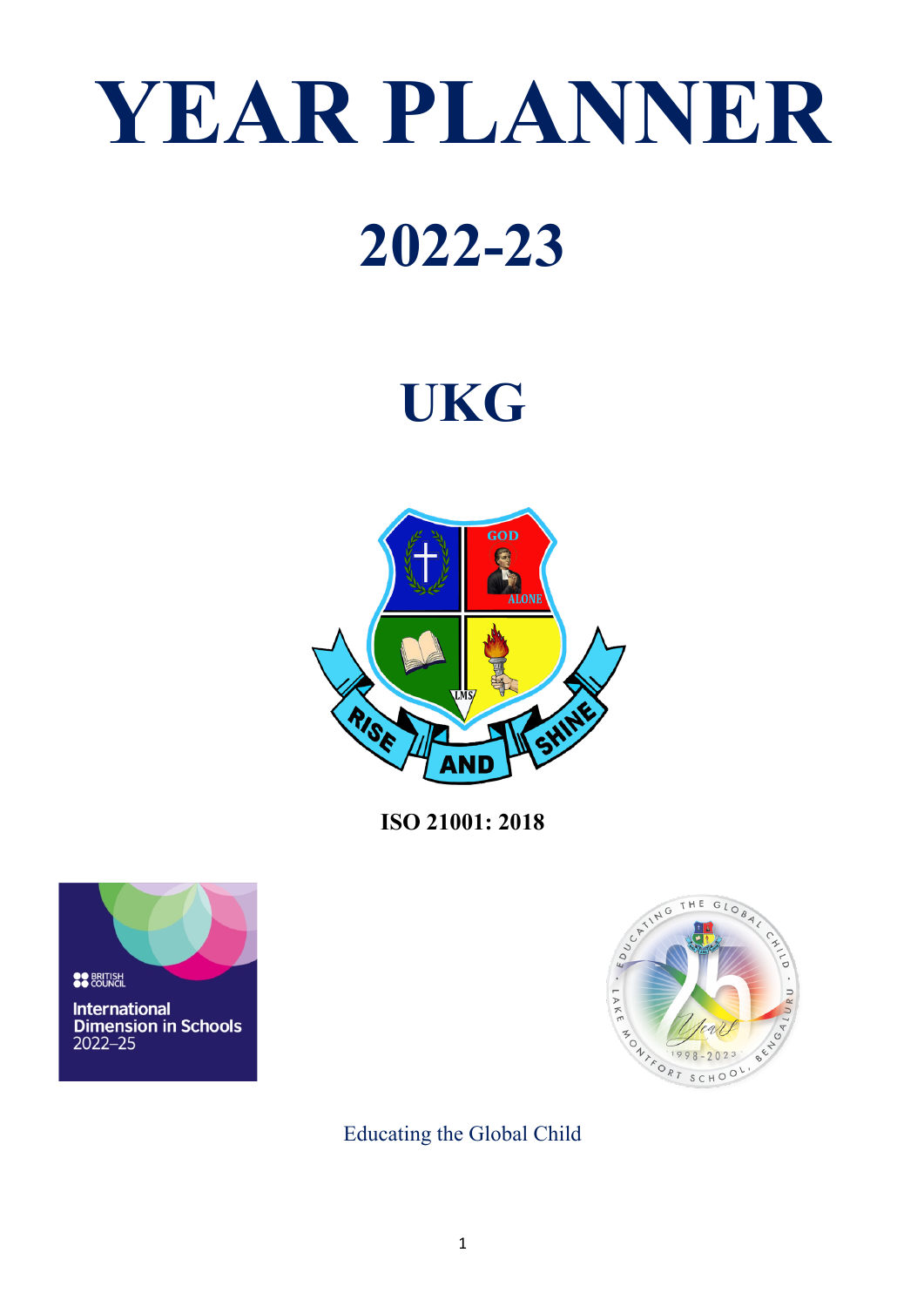#### **NUMBER WORK**

| <b>MONTH</b>     | <b>CHAPTER /CONTENT</b>                                                                                | <b>TEST / EXAM</b> |
|------------------|--------------------------------------------------------------------------------------------------------|--------------------|
| <b>JUNE</b>      | 1. Numbers 1-50<br>2. Number names 1-10                                                                |                    |
| <b>JULY</b>      | 3. Numbers 51-100<br>4. Number names 11-20<br>5. What comes after and in between(1-50)                 |                    |
| <b>AUGUST</b>    | 6. Comparison of numbers 1-20<br>7. Backward numbers 20-0<br>8. Count in 10 s<br>9. Number names 21-30 |                    |
| <b>SEPTEMBER</b> | 10. Number names 31-50<br>11. Comparison of numbers 1-50                                               | HALF YEARLY EXAM   |
| <b>OCTOBER</b>   | 12. Skip counting in 2 s<br>13. Numbers 101-150                                                        |                    |
| <b>NOVEMBER</b>  | 14. Number names 51-70<br>15. Addition tables and sum                                                  |                    |
| <b>DECEMBER</b>  | 16. Skip counting in 5 s<br>17. Subtraction tables and sum<br>18. Numbers 151-200                      |                    |
| <b>JANUARY</b>   | 19. Number names 71-100<br>20. Multiplication tables 1&2<br>21. Shapes                                 |                    |
| <b>FEBRUARY</b>  | 22.Time<br>23. Comparison of numbers 1100                                                              |                    |
| <b>MARCH</b>     |                                                                                                        | <b>ANNUAL EXAM</b> |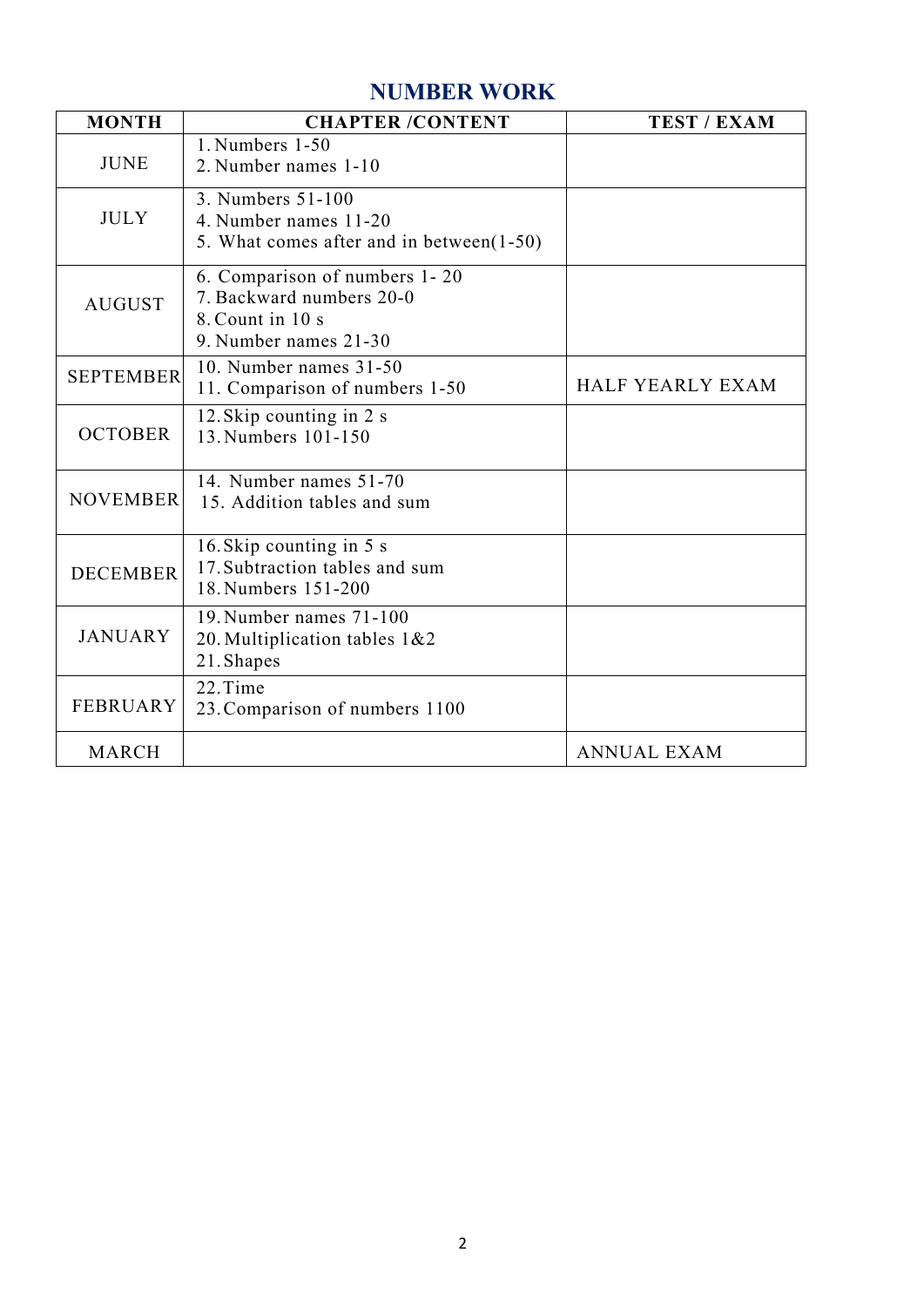### **GENERAL KNOWLEDGE**

| <b>MONTH</b>     | <b>CHAPTER / CONTENT</b>                                                 | <b>TEST / EXAM</b> |
|------------------|--------------------------------------------------------------------------|--------------------|
| <b>JUNE</b>      |                                                                          |                    |
| <b>JULY</b>      | 1. Rainy season<br>2. Parts of the body<br>3. Sense organs               |                    |
| <b>AUGUST</b>    | 4. Colours & Shapes<br>5. Fruits<br>6. Vegetables<br>7. Domestic animals |                    |
| <b>SEPTEMBER</b> | 8. Wild animals                                                          | HALF YEARLY EXAM   |
| <b>OCTOBER</b>   | 9. Young ones<br>10. Homes of animals<br>11. Sounds of animals           |                    |
| <b>NOVEMBER</b>  | 12. Water animals<br>13. Birds                                           |                    |
| <b>DECEMBER</b>  | 14. Flowers                                                              |                    |
| <b>JANUARY</b>   | 15. Insects<br>16. Vehicles<br>17. Community Helpers                     |                    |
| <b>FEBRUARY</b>  | 18. Days of the week<br>19. Months of the year                           |                    |
| <b>MARCH</b>     |                                                                          | <b>ANNUAL EXAM</b> |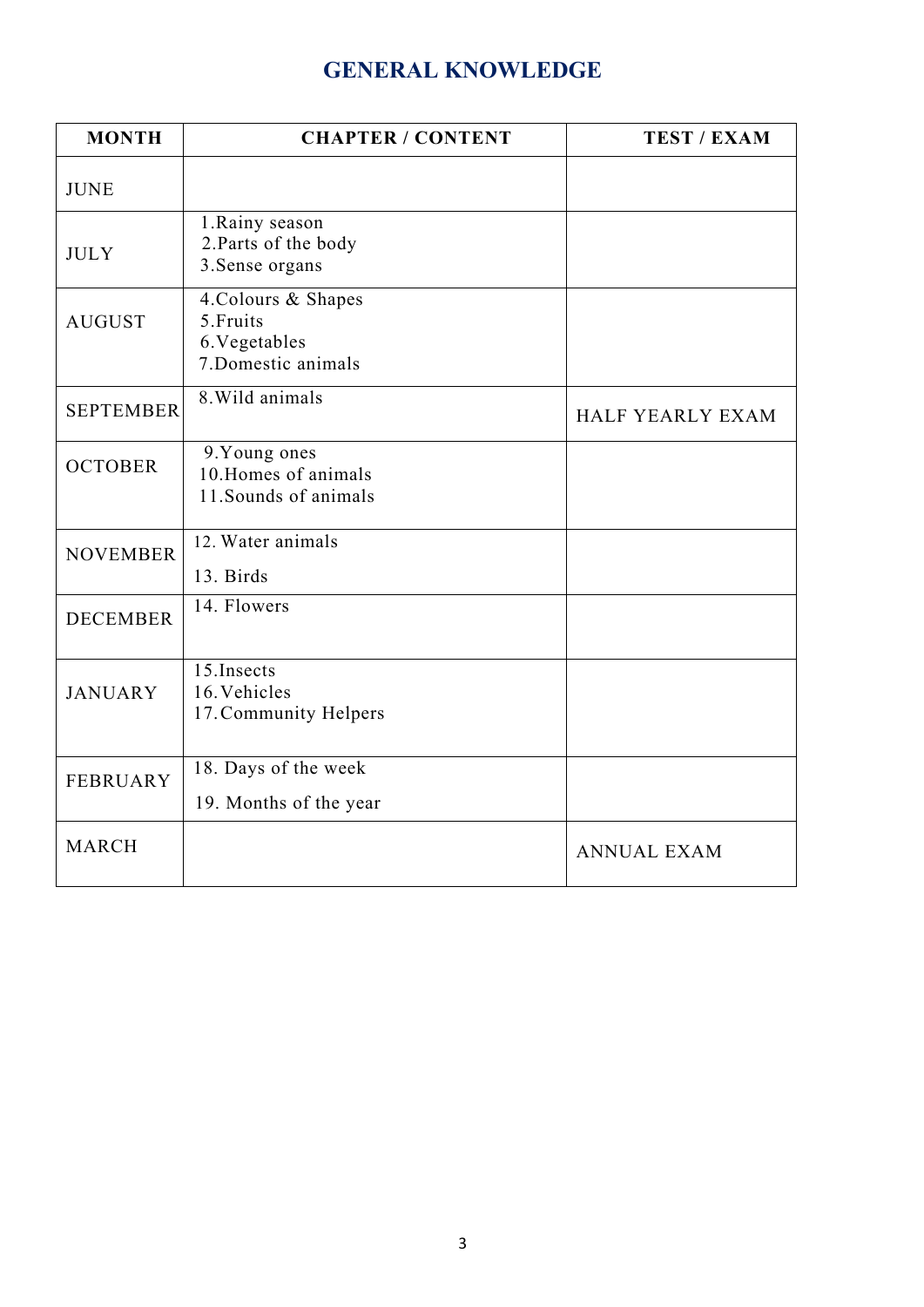#### **ENGLISH**

| <b>MONTH</b>     | <b>CHAPTER /CONTENT</b>                                                                                                                                                                      | <b>TEST / EXAM</b> |
|------------------|----------------------------------------------------------------------------------------------------------------------------------------------------------------------------------------------|--------------------|
| <b>JUNE</b>      | 1. Capital & small letters Aa - Zz.<br>2. Alphabetic words axe-zip                                                                                                                           |                    |
| <b>JULY</b>      | 3. Phonic sounds of a&e (3 letter words)<br>4. Cursive writing capital & small letters<br>5. Phonic sounds of i,o,u<br>6. Rhyming 3 letter words<br>7. Use of a & an<br>8. Name the pictures |                    |
| <b>AUGUST</b>    | 9. Sounds of ll,ck,sh<br>10. Use of this & that<br>11. Formation of sentence(this & that $Q&A$ )                                                                                             |                    |
| <b>SEPTEMBER</b> | 12. Sounds of ch,ng, wh, th                                                                                                                                                                  | HALF YEARLY EXAM   |
| <b>OCTOBER</b>   | 13. Concept of one & many<br>14. Use of these & those $(Q&A)$<br>15. Composition-myself                                                                                                      |                    |
| <b>NOVEMBER</b>  | 16. Sounds of ai & ay<br>17. Sounds of ee,ea,oa,oo,ar(ir,ou,le)                                                                                                                              |                    |
| <b>DECEMBER</b>  | 18. Pair words<br>19. Use of and<br>20. Use of on, in, under $(Q&A)$                                                                                                                         |                    |
| <b>JANUARY</b>   | 21. Use of he and she<br>22. Composition - my school<br>23. Action words                                                                                                                     |                    |
| <b>FEBRUARY</b>  | 24. Opposites<br>25. Composition $-$ the cow                                                                                                                                                 |                    |
| <b>MARCH</b>     |                                                                                                                                                                                              | <b>ANNUAL EXAM</b> |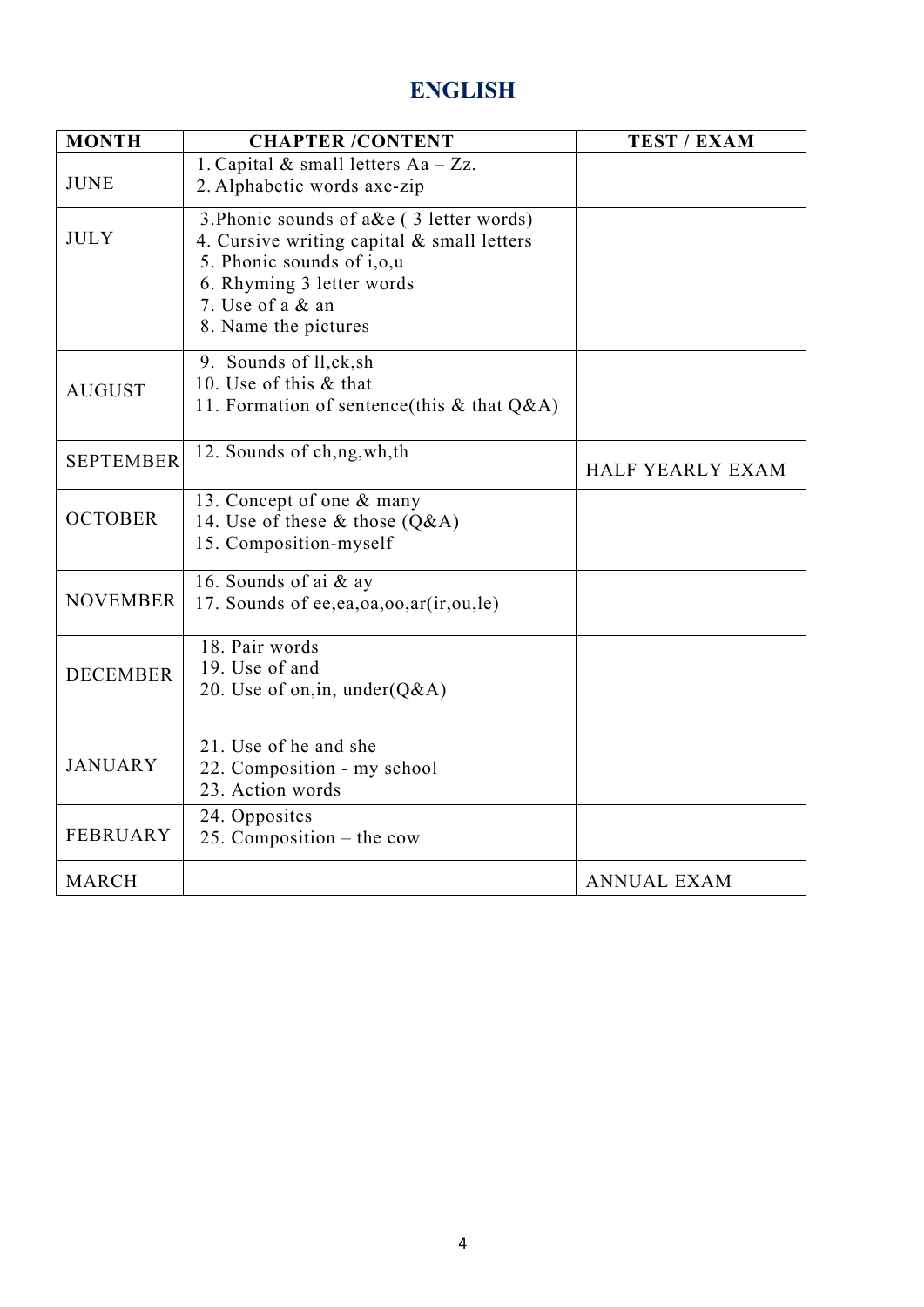### **COMPUTER**

| <b>MONTH</b>     | <b>CHAPTER /CONTENT</b>                      | <b>TEST / EXAM</b> |
|------------------|----------------------------------------------|--------------------|
|                  | Ls. 1. Main parts of a computer              |                    |
| <b>JUNE</b>      |                                              |                    |
|                  | $\mathbb{L}s$ . 2. Other parts of a computer |                    |
| <b>JULY</b>      |                                              |                    |
|                  | Ls. 3. What computer can do                  |                    |
| <b>AUGUST</b>    |                                              |                    |
| <b>SEPTEMBER</b> | Revision Ls -1 to Ls-3                       |                    |
|                  |                                              | HALF YEARLY EXAM   |
|                  | $\mathbb{L}$ s. 4. Lets go to the Lab        |                    |
| <b>OCTOBER</b>   |                                              |                    |
|                  | Ls. 4. Lets go to the Lab                    |                    |
| <b>NOVEMBER</b>  |                                              |                    |
|                  | Ls. 5. Computer $&$ Us                       |                    |
| <b>DECEMBER</b>  |                                              |                    |
|                  | Ls. 6. Fun with drawing $\&$ painting        |                    |
| <b>JANUARY</b>   |                                              |                    |
|                  | Revision of Ls. 4 to Ls. 6                   |                    |
| <b>FEBRUARY</b>  |                                              |                    |
| <b>MARCH</b>     | Revision of Ls. $4$ to Ls. $6$               | <b>ANNUAL EXAM</b> |
|                  |                                              |                    |

#### **HINDI**

| <b>MONTH</b>     | <b>CHAPTER/CONTENT</b>                                      | TEST/EXAM                                                                    |
|------------------|-------------------------------------------------------------|------------------------------------------------------------------------------|
| <b>JUNE</b>      | वर्णमाला - ( अ से ऊ तक)                                     |                                                                              |
| <b>JULY</b>      | वर्णमाला - (ऋ से औ तक)                                      |                                                                              |
| <b>AUGUST</b>    | वर्णमाला - (अं से ज तक)                                     |                                                                              |
| <b>SEPTEMBER</b> | वर्णमाला - ( ट से न तक)                                     | <b>HALF YEARLY EXAM</b>                                                      |
| <b>OCTOBER</b>   | वर्णमाला - ( प से म तक)                                     | दो वर्णो वाले शब्द                                                           |
| <b>NOVEMBER</b>  | वर्णमाला - (य से व तक)                                      |                                                                              |
| <b>DECEMBER</b>  | वर्णमाला - ( श से ह तक)                                     |                                                                              |
| <b>JANUARY</b>   | वर्णमाला - (क्ष से श्र तक)                                  |                                                                              |
| <b>FEBRUARY</b>  | वर्णमाला, तीन और चार वर्णों वाले शब्द                       |                                                                              |
| <b>MARCH</b>     | (पुनरावर्तन) असे श्र तक,<br>दो, तीन और चार वर्णों वाले शब्द | <b>ANNUAL EXAM</b><br>PORTIONS: वर्णमाला,<br>दो, तीन और चार वर्णों वाले शब्द |